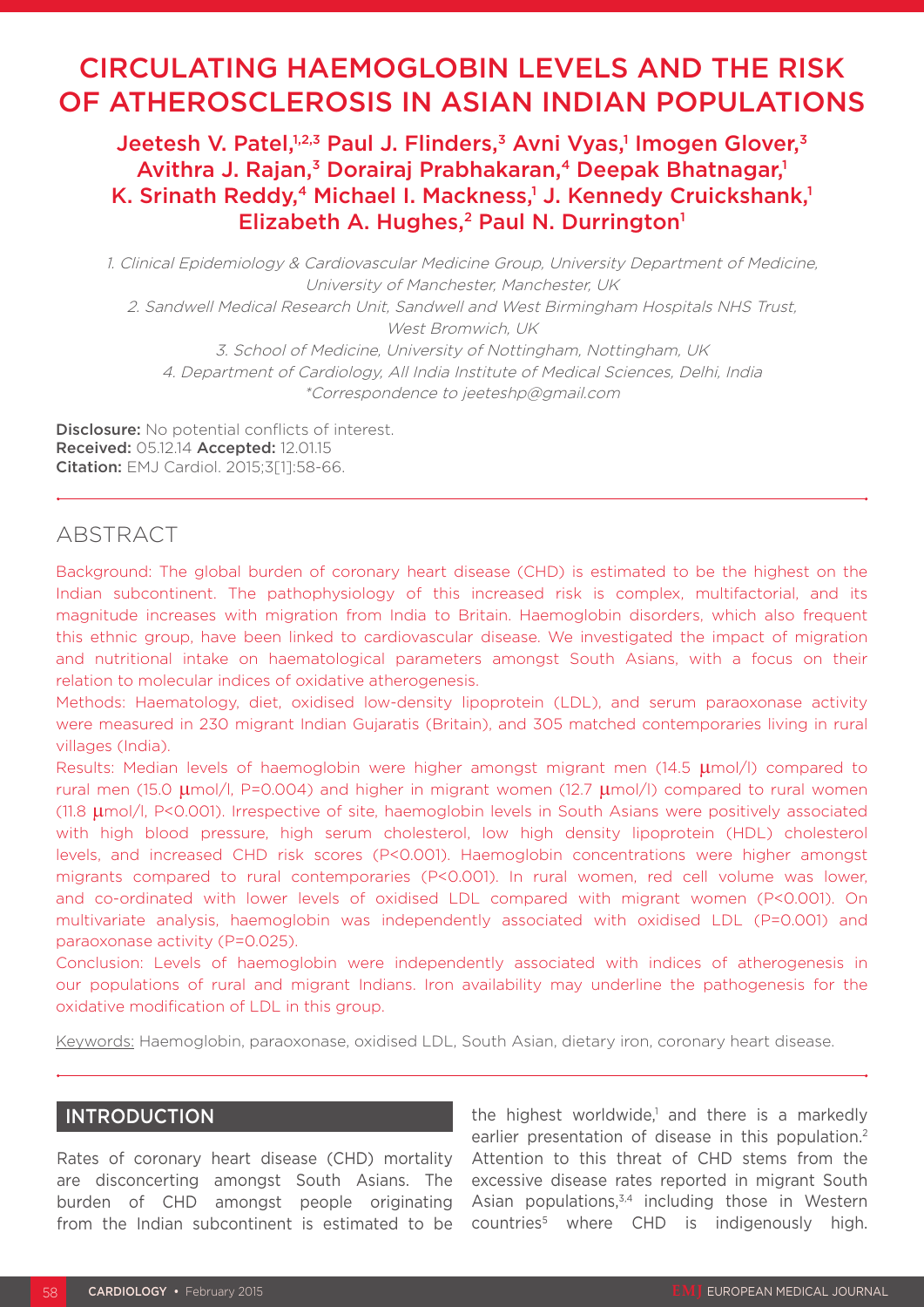Changes in diet and lifestyle promoted by the host environment (acculturation) following migration is likely to play an important role in the increased risk.6 However, despite this higher risk, cardiovascular events in South Asians occur at clinically insignificant levels of classic CHD risk factors, as inferred from Western Societies.<sup>7,8</sup> For example, absolute levels of low-density lipoprotein (LDL) cholesterol are observed to be the lowest in South Asian populations compared with groups from other countries, and at a given level of LDL, the risk of CHD is higher in this group.9 The pathophysiology of this increased CHD risk amongst South Asians is unclear and it persists in the wake of conventional antihypertensive and lipid-lowering therapy.10

We have reported that CHD risk amongst South Asians resident in rural India, and their contemporaries who have migrated to Britain, is underpinned by glucose intolerance, nutritional deficiency, and protein toxicity; specifically, low levels of serum folate and vitamin  $B_{12}$  and raised plasma homocysteine,<sup>6</sup> which are also common to other South Asian populations elsewhere.<sup>11,12</sup> Such a phenotype is intuitive of aberrant and increased erythropoiesis,13-15 which may reflect the antecedents that many South Asians share for diabetes<sup>16</sup> and haemoglobinopathies.<sup>17</sup> Haemoglobin concentrations amongst South Asians may play an important role in the pathogenesis of CHD in this group, supporting established and emerging mechanisms for disease.18 Proof of concept is supported by observations that (i) the oxidative susceptibility of LDL is increased and the protective activity of high-density lipoprotein  $(HDL)$  is reduced in thalassaemia,<sup>19</sup> (ii) aberrant haemoglobin metabolism can oxidise LDL,<sup>20</sup> and (iii) haemoglobin abnormalities in South Asians are associated with atherosclerotic disease.<sup>21</sup>

With an aim to understand the pathophysiology of heightened CHD risk amongst South Asians, we investigated indices of erythropoietic activity and haemoglobin levels and their relation with CHD risk. We hypothesised that an increasing gradient of haemoglobin and altered erythropoiesis facilitates an atherogenic lipid profile, increasing the oxidation of LDL and sequestration of the biological antioxidant action of HDL (paraoxonase activity).22 In addition, we looked at the impact of the dietary transition between rural Indians and migrant contemporaries on this proposed mechanism of increased CHD risk.

# METHODS

We compared a Gujarati community who had migrated to Sandwell (West Midlands, UK) from rural villages around Navsari (Gujarat, North-West India) with age, gender, and caste-matched contemporaries still living in those villages in India, as previously described in detail.<sup>6</sup> The ethnicity of both migrant and rural cohorts was exclusively Gujarati Indian, specifically those originating from the Kantha, near Navsari in Gujarat. Randomly sampled participants from electoral rolls were invited to clinic sessions (between 1997 and 2002) that started with venepuncture (fasting), the completion of a lifestyle questionnaire, and an analysis of dietary intake. All participants in the study gave informed consent. Ethical approval for the study was obtained both in Sandwell and Gujarat from the respective local research ethics committees.

# Laboratory Methods

Details relating to the separation, storage, and transport of blood, and the analysis of lipids, lipoproteins, insulin, C-reactive protein, and homocysteine are detailed elsewhere.<sup>6</sup> Between 1997 and 2002 venous blood was collected in ethylenediaminetetraacetic acid (EDTA) from all participants and was analysed for a full blood count using haematology analysers at either the Clinical Haematology Department, Sandwell Hospital, West Bromwich, UK (STAK S, Beckman Coulter Corp., Hialeah, Florida, USA) or the Mankodi Laboratory, India (Bayer Advia, Bayer Diagnostics, Baroda, India). Oxidised LDL was determined using a sandwich enzyme-linked immunosorbent technique involving a two-site immunoassay (Mercodia, Uppsala, Sweden) $23$  on EDTA plasma. Commercial and in-house quality controls were used and the intra-assay coefficient of variation (CV) was <8%, while the inter-assay CV was <7%. The limit of detection was 1 mU/l. Paraoxonase activity determined by the rate of generation of p-nitrophenol was determined at 405 nm, 25 °C, with the use of a continuously recording spectrophotometer (described in detail elsewhere).<sup>24</sup>

Key outcome measures were atherogenic indices of lipid metabolism (oxidised LDL, paraoxonase activity) and haemoglobin levels. Other cardiovascular outcome measures included C-reactive protein, serum lipids, and lipoproteins (total cholesterol, triglycerides, HDL cholesterol,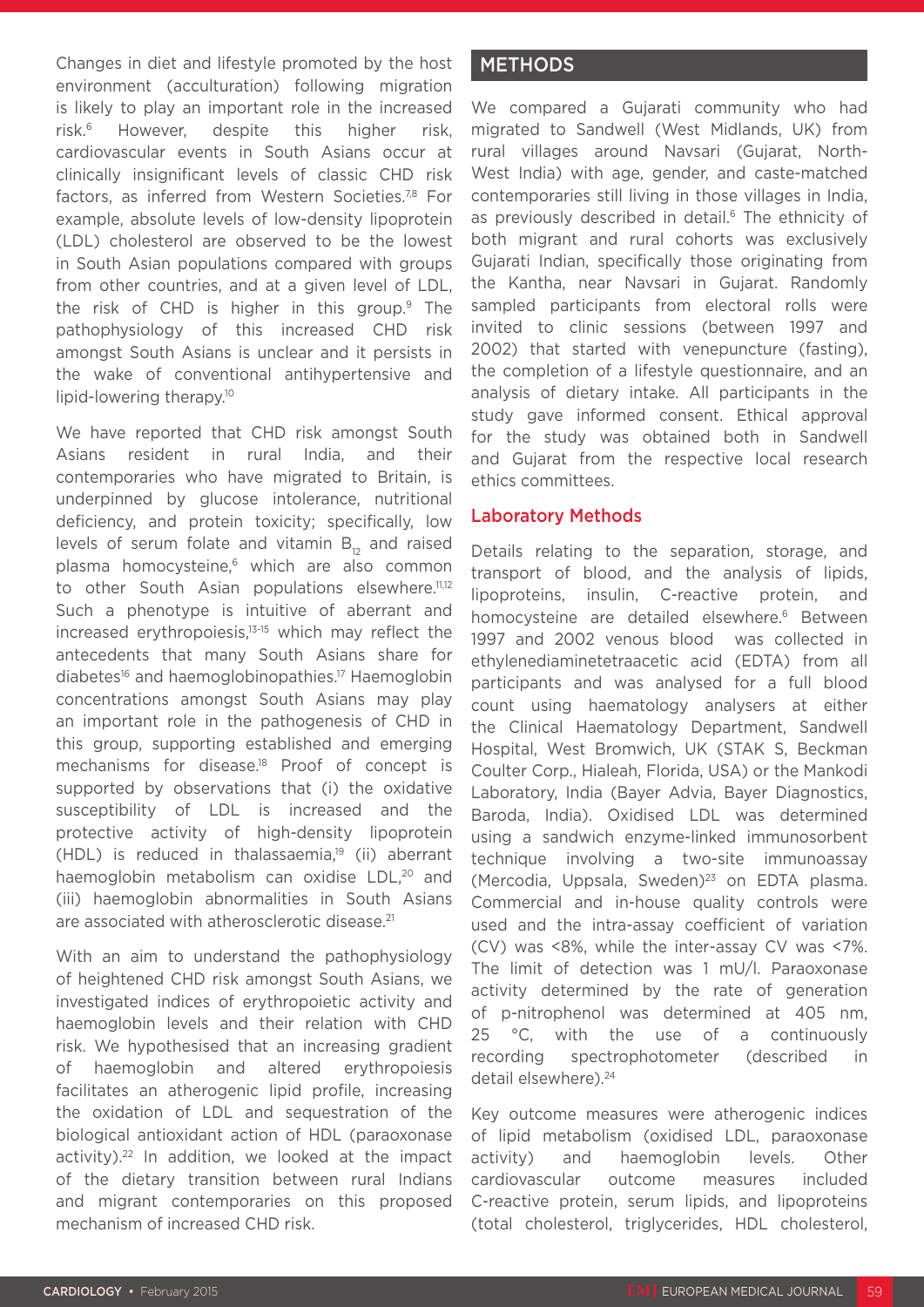apolipoproteins A1 and B), anthropometry (body mass index [BMI], waist girth), glucose tolerance, blood pressure, and serum insulin. Comprehensive data were available in 228 participants from Sandwell and 285 from Navsari.

#### Cardiovascular Risk Estimation

The absolute risk (%) of developing non-fatal CHD or coronary death over the next 10 years was estimated using the algorithm derived from the Framingham Heart Study (based on the risk factors age, gender, smoking status, systolic blood pressure, total cholesterol levels, HDL cholesterol, left ventricular hypertrophy, and diabetes status).<sup>25</sup>

## Power Calculation and Statistical Analysis

The power calculation for this study was not *a priori* and was done retrospectively. We hypothesised a relationship between haemoglobin with atherogenic indices of lipid metabolism. For a statistically significant (P<0.05, 2-sided) correlation coefficient 'r' (at least 0.20), with a power of 80%, 193 subjects were needed. Data were analysed in SPSS modeler and data mining v14 (SPSS Inc., Chicago, Illinois, USA) using standard and non-parametric tests and Kolmogorov-Smirnov normality plots. Central tendencies and variation for parametric data are presented as mean (standard deviation) or median (interquartile range [IQR]) for nonparametric data. Comparisons were made by T-test or Mann-Whitney U test, as appropriate. Univariate analysis of the association of haemoglobin and blood counts with cardiovascular risk factors was reported with Spearman rank correlation coefficients (r). Partial correlation analysis (twotailed) was used to adjust the effects of gender and site for bivariate analysis among all subjects. Those factors that were significantly associated with haemoglobin on univariate analysis were selected for multivariate analysis. Linear regression models were calculated to test the strength of association - beta (95% confidence interval [CI]) from independent predictors of oxidative modification of lipoprotein indices. The beta coefficients presented allowed direct comparison (along a scale of 0-1) of the strength of each association within the model.

| Risk factors, dietary intake, and energy expenditure |                                                              | N               | Haemoglobin (µmol/l) | Median (IQR)               |                         | P       |
|------------------------------------------------------|--------------------------------------------------------------|-----------------|----------------------|----------------------------|-------------------------|---------|
| Overall                                              |                                                              | 230             | 13.7                 | (12.5,                     | 15.1)                   |         |
| Country of birth                                     | India<br>Outside India                                       | 50<br>71        | 13.7<br>14.0         | (13.3,<br>(12.6,           | 15.3)<br>15.2)          | 0.24    |
| Body mass index $(kg/m2)$                            | <27<br>$\geq$ 27                                             | 141<br>88       | 13.7<br>13.7         | (12.6,<br>(12.4,           | 15.1)<br>15.1)          | 0.82    |
| Smoking habit in men                                 | Non-smoker<br>Smoking history                                | 85<br>28        | 15.0<br>15.1         | (14.2,<br>(14.0,           | 15.6)<br>15.6)          | 0.73    |
| Glucose tolerance                                    | Normal<br>Impaired<br><b>Diabetes</b>                        | 168<br>13<br>35 | 13.8<br>13.8<br>13.5 | (12.6,<br>(13.2,<br>(13.0, | 15.3)<br>14.8)<br>14.6) | 0.33    |
| Systolic blood pressure<br>(mmHq)                    | $\leq 130$<br>>130                                           | 119<br>74       | 13.2<br>14.2         | (12.0,<br>(13.0,           | 14.7)<br>15.3)          | 0.03    |
| Diastolic blood pressure<br>(mmHg)                   | $\leq 85$<br>>85                                             | 143<br>50       | 13.3<br>14.2         | (12.3,<br>(13.1,           | 14.8)<br>15.3)          | 0.015   |
| Serum cholesterol<br>(mmol/l)                        | $\leq 4$<br>$>4$ and $\leq 5$<br>>5                          | 15<br>76<br>133 | 12.5<br>13.3<br>14.0 | (12.2,<br>(12.0,<br>(12.8, | 15.0)<br>14.7)<br>15.3) | 0.07    |
| Serum triglycerides<br>(mmol/l)                      | $\leq1.7$<br>>1.7                                            | 195<br>32       | 13.6<br>14.2         | (12.4,<br>(13.1,           | 15.0)<br>15.3)          | 0.14    |
| HDL cholesterol (mmol/l)                             | $\leq$ 0.9 for men and<br>≤1.0 for women<br>>0.9 for men and | 128<br>99       | 14.2<br>13.1         | (12.9,<br>(12.0,           | 15.3)<br>14.7)          | < 0.001 |
|                                                      | >1.0 for women                                               |                 |                      |                            |                         |         |
| Hyperinsulinaemia**                                  | None<br>Present                                              | 139<br>90       | 13.6<br>14.0         | (12.4,<br>(12.5,           | 15.2)<br>15.0)          | 0.72    |
| C-reactive protein $(g/l)^*$                         | $\leq 71$<br>>216                                            | 53<br>54        | 13.5<br>13.2         | (12.6,<br>(12.2,           | 15.2)<br>14.8)          | 0.71    |

#### Table 1A: Concentrations of haemoglobin amongst migrant Indians living in the UK.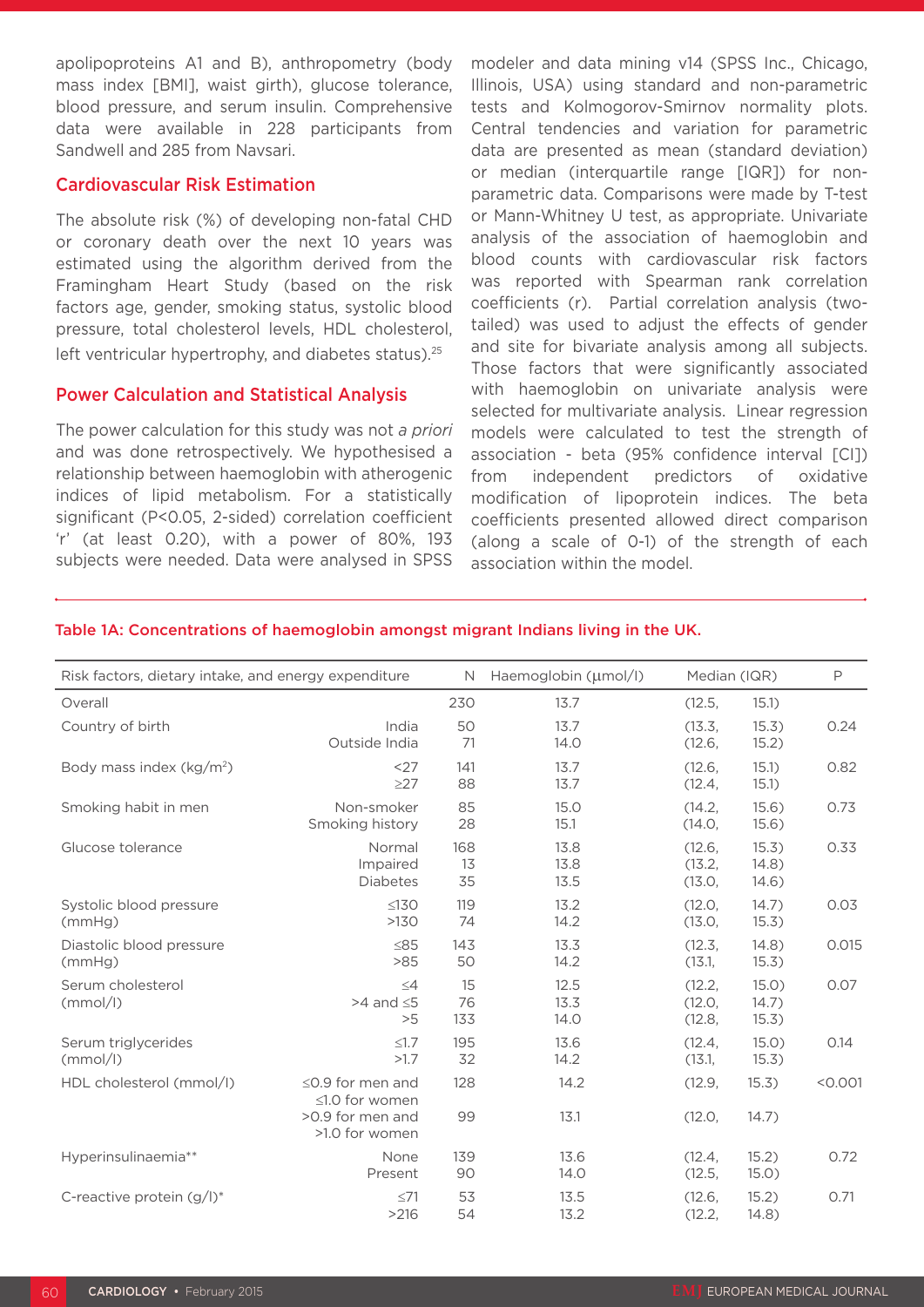#### Table 1A continued.

| Risk factors, dietary intake, and energy expenditure |                                     | N              | Haemoglobin (µmol/l) |                            | Median (IQR)            |         |  |
|------------------------------------------------------|-------------------------------------|----------------|----------------------|----------------------------|-------------------------|---------|--|
| Homocysteine (µmol/l)*                               | $\leq$ 9.4<br>>14.2                 | 88<br>38       | 13.1<br>14.0         | (12.0,<br>(12.9,           | 14.6)<br>15.3)          | 0.013   |  |
| Daily energy intake                                  | $≤1,410$                            | 26             | 13.1                 | (12.2,                     | 13.6)                   | < 0.001 |  |
| $(Kcal)^*$                                           | >1,960                              | 80             | 14.3                 | (13.1,                     | 15.3)                   |         |  |
| Energy from dietary                                  | $\leq 12.0$                         | 50             | 13.3                 | (12.4,                     | 14.5)                   | 0.13    |  |
| protein $(\%)^*$                                     | >14.1                               | 51             | 14.0                 | (12.8,                     | 15.3)                   |         |  |
| Energy from dietary fat                              | $\leq 35.0$                         | 37             | 14.0                 | (12.8,                     | 15.3)                   | 0.14    |  |
| $(\%)^*$                                             | >40.0                               | 58             | 13.2                 | (12.3,                     | 15.1)                   |         |  |
| Energy from dietary                                  | $\leq$ 48.6                         | 65             | 14.6                 | (12.9,                     | 15.5)                   | 0.002   |  |
| carbohydrate (%)*                                    | >54.4                               | 35             | 13.0                 | (12.1,                     | 13.7)                   |         |  |
| Daily energy expenditure                             | $\leq1,580$                         | 119            | 13.2                 | (12.0,                     | 14.7)                   | 0.012   |  |
| $(Kcal)^*$                                           | >1,950                              | 74             | 14.2                 | (13.0,                     | 15.3)                   |         |  |
| Cardiovascular risk score<br>$(\%)^*$                | $\leq 4$<br>$>4$ and $\leq 8$<br>>8 | 87<br>58<br>63 | 13.1<br>14.4<br>14.0 | (12.1,<br>(12.8,<br>(12.7) | 14.3)<br>15.5)<br>15.0) | 0.002   |  |

IQR: interquartile range; HDL: high-density lipoprotein. \* Cut-offs are tertiles (e.g. highest and lowest) calculated for the combined population. \*\* World Health Organization defined hyperinsulinaemia (subjects with normal glucose tolerance, but insulin levels in the upper quartile for the combined population of migrants and non-migrants).

## RESULTS

Levels of haemoglobin for the combined population of 535 Indian Gujaratis were nonparametrically distributed with a median value of 13.3 (µmol/l) (IQR, 11.9-14.7). Haemoglobin was higher in men (median 14.7 µmol/l) compared to women (12.1 µmol/l), and was typically 5% higher in migrants compared with rural contemporaries (P<0.001).

# Levels of Haemoglobin in Relation to Cardiovascular Risk Factors and Diet (Table 1A and 1B)

Across migrants and rural Indians combined, haemoglobin was consistently higher in those with raised blood pressure (at least 7% higher, P<0.001), raised serum cholesterol (2-6% higher, P<0.001), low HDL cholesterol (8% higher, P<0.001), and increased cardiovascular risk score (at least 7% higher, P<0.001). There were no differences in haemoglobin levels by obesity (various anthropometric variables including waist circumference). Haemoglobin differed by glucose tolerance status only amongst those in rural India, where levels were also higher in those with hyperinsulinaemia and high serum triglycerides. Amongst migrant Indians, haemoglobin levels were higher in those with raised homocysteine. Amongst

male smokers in rural India, levels of haemoglobin were lower than in non-smokers. With respect to dietary intake and energy expenditure, levels of haemoglobin were highest in those with higher energy intake. Levels of haemoglobin were 5-10% higher amongst those with higher protein and 10% lower amongst those with higher carbohydrate intake. Amongst those with higher energy expenditure, levels of haemoglobin were 7% higher irrespective of site.

## Haematology and Oxidative Indices of **Atherogenesis**

Amongst the men, levels of haemoglobin were lower and red blood cell volume was higher (nonsignificantly) amongst those in rural India. With respect to rural males, platelet count and oxidised LDL were all comparable to migrant men. In women, those in rural India also had lower haemoglobin, but red cell volume was also lower in comparison to migrant women. Amongst women, platelets and oxidised LDL were all significantly lower amongst rural women compared to migrant contemporaries (Table 2).

## Interrelationships between Haematological, Lipoprotein-Related, and Dietary Indices

Levels of haemoglobin were positively associated with oxidised LDL (partial correlation coefficient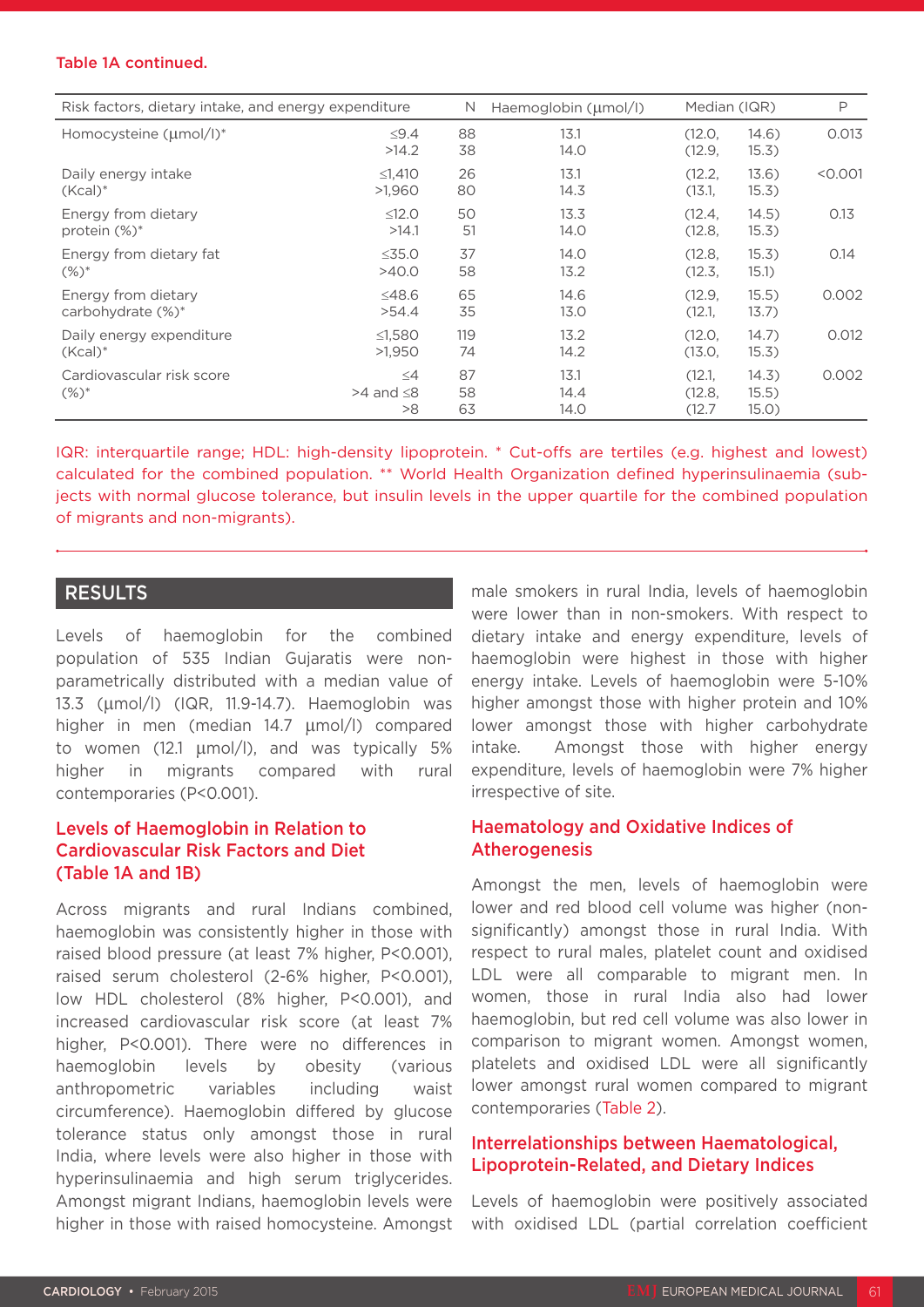= 0.18, P<0.001) and paraoxonase activity (partial correlation coefficient = 0.28, P<0.001), controlling for the effects of gender and site. Amongst those

with normal glucose tolerance, levels of oxidised LDL were highest in those individuals in the highest tertile of haemoglobin (gender specific).

#### Table 1B: Concentrations of haemoglobin amongst rural Indians living in villages in India.

| Risk factors, dietary intake, and energy expenditure |                                          | N.                   | Haemoglobin (µmol/l) | Median (IQR)               |                         | $\mathsf{P}$ |
|------------------------------------------------------|------------------------------------------|----------------------|----------------------|----------------------------|-------------------------|--------------|
| Overall                                              |                                          | 305                  | 13.0                 | (11.3,                     | 14.4)                   |              |
| Body mass index (kg/m <sup>2</sup> )                 | <27<br>$\geq$ 27                         | 272<br>32            | 13.0<br>13.1         | (11.3,<br>(11.4,           | 14.4)<br>15.2)          | 0.49         |
| Smoking habit in men                                 | Non-smoker<br>Smoking history            | 77<br>62             | 14.6<br>14.2         | (13.6,<br>(12.7,           | 15.7)<br>15.3)          | 0.04         |
| Glucose tolerance                                    | Normal<br>Impaired<br><b>Diabetes</b>    | 190<br>54<br>41      | 12.9<br>13.0<br>13.9 | (11.3,<br>(11.0,<br>(11.9, | 14.5)<br>14.6)<br>15.4) | 0.03         |
| Systolic blood pressure<br>(mmHg)                    | $\leq 130$<br>>130                       | 213<br>57            | 12.9<br>13.8         | (11.2,<br>(12.0,           | 14.2)<br>15.7)          | 0.02         |
| Diastolic blood pressure<br>(mmHg)                   | $\leq 85$<br>>85                         | 237<br>33            | 12.9<br>14.5         | (11.1,<br>(12.8,           | 14.3)<br>16.0)          | < 0.001      |
| Serum cholesterol<br>(mmol/l)                        | $\leq 4$<br>$>4$ and $\leq 5$<br>>5      | 62<br>107<br>126     | 12.6<br>12.8<br>13.4 | (10.1,<br>(10.9,<br>(11.9, | 13.7)<br>14.4)<br>14.7) | 0.003        |
| Serum triglycerides<br>(mmol/l)                      | $\leq1.7$<br>>1.7                        | 272<br>21            | 13.0<br>13.9         | (11.3,<br>(12.1,           | 14.4)<br>15.8)          | 0.046        |
| HDL cholesterol (mmol/l)                             | $\leq$ 0.9 for men and<br>≤1.0 for women | 132                  | 13.4                 | (12.1,                     | 14.8)                   | < 0.001      |
|                                                      | >0.9 for men and<br>>1.0 for women       | 161                  | 12.4                 | (11.0,                     | 14.2)                   |              |
| Hyperinsulinaemia**                                  | None<br>Present                          | 187<br>115           | 12.8<br>13.5         | (11.2,<br>(11.5,           | 14.1)<br>14.9)          | 0.01         |
| C-reactive protein (g/l)*                            | $\leq 71$<br>>216                        | 70<br>33             | 13.2<br>14.5         | (10.9,<br>(13.0,           | 14.6)<br>16.2)          | < 0.001      |
| Homocysteine (µmol/l)*                               | $\leq$ 9.4<br>>14.2                      | 54<br>107            | 12.3<br>12.9         | (10.5,<br>(11.1,           | 14.6)<br>14.6)          | 0.20         |
| Daily energy intake<br>$(Kcal)^*$                    | $\leq$ 1,410<br>>1,960                   | 69<br>$\overline{2}$ | 13.0<br>15.9         | (11.1,<br>(15.7,           | 14.1)<br>16.1)          | 0.005        |
| Energy from dietary<br>protein (%)*                  | $≤12.0$<br>>14.1                         | 32<br>31             | 12.1<br>13.4         | (10.5,<br>(11.7,           | 13.2)<br>14.6)          | 0.018        |
| Energy from dietary fat<br>$(%)^*$                   | $\leq$ 35.0<br>>40.0                     | 49<br>22             | 12.9<br>13.1         | (10.8,<br>(11.1,           | 14.1)<br>14.7)          | 0.30         |
| Energy from dietary<br>carbohydrate (%)*             | $≤48.6$<br>>54.4                         | 19<br>49             | 13.5<br>12.4         | (11.1,<br>(10.6,           | 14.5)<br>13.5)          | 0.07         |
| Daily energy expenditure<br>$(Kcal)^*$               | ≤1,580<br>>1,950                         | 213<br>57            | 12.9<br>13.8         | (11.2,<br>(12.0,           | 14.2)<br>15.7)          | < 0.001      |
| Cardiovascular risk score<br>$(%)^*$                 | $\leq$ 4<br>$>4$ and $\leq 8$<br>>8      | 111<br>56<br>90      | 12.7<br>12.8<br>13.8 | (11.0,<br>(11.1,<br>(13.8, | 14.1)<br>14.0)<br>15.3) | 0.07         |

IQR: interquartile range; HDL: high-density lipoprotein. \* Cut-offs are tertiles (e.g. highest and lowest) calculated for the combined population. \*\* World Health Organization defined hyperinsulinaemia (subjects with normal glucose tolerance, but insulin levels in the upper quartile for the combined population of migrants and non-migrants).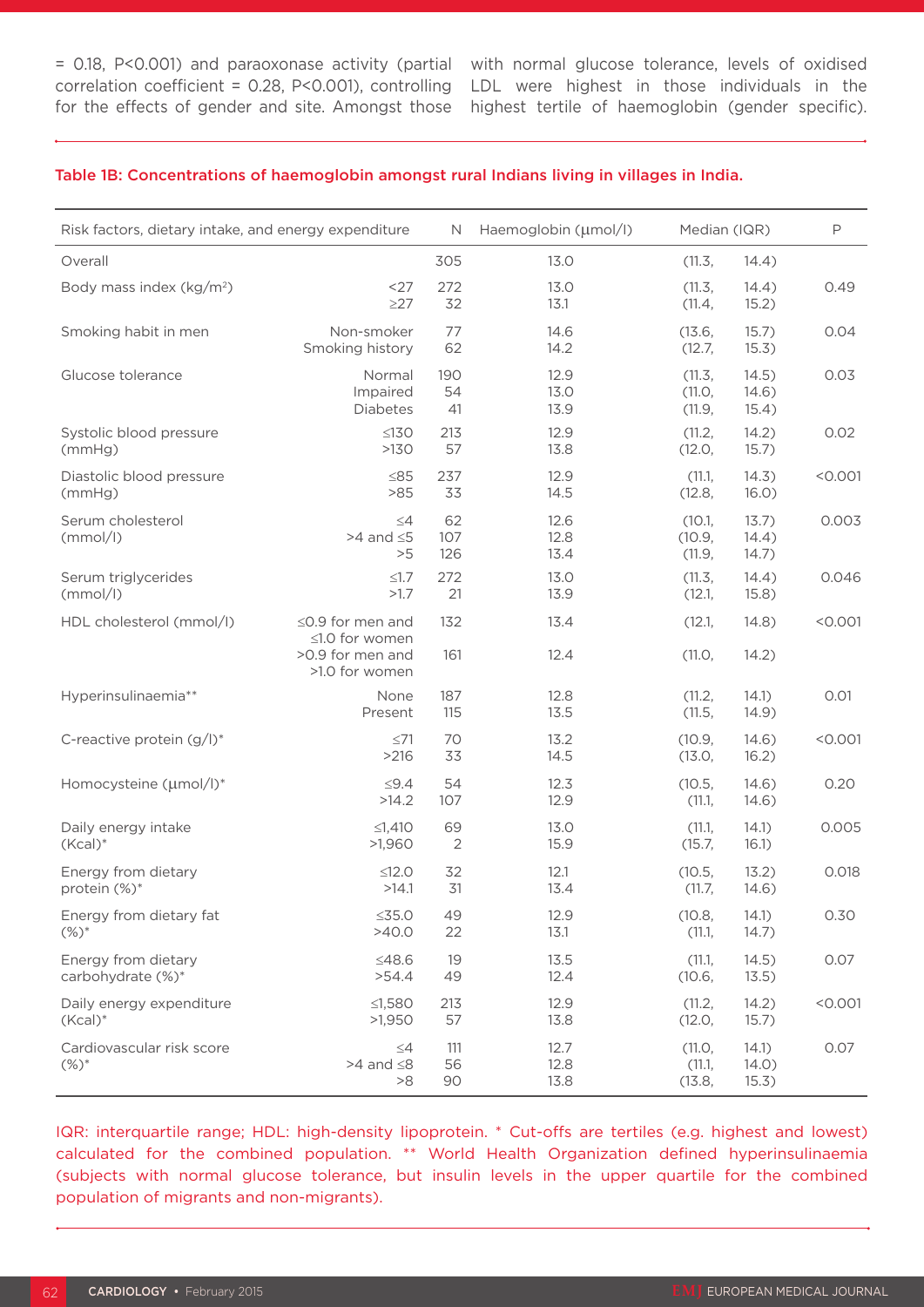Table 2: Haematological parameters and oxidative indices of atherogenesis amongst migrant Indian Gujaratis and contemporaries in rural India.

|                                                | $(n=140)$ | Rural Indian men    |      | Migrant Indian<br>men $(n=115)$ | P       |      | Rural Indian<br>women $(n=165)$ |      | Migrant Indian<br>women $(n=115)$ | P       |
|------------------------------------------------|-----------|---------------------|------|---------------------------------|---------|------|---------------------------------|------|-----------------------------------|---------|
| Haemoglobin (g/dl)                             | 14.5      | (13.2, 15.4)        | 15.0 | (14.2, 15.6)                    | 0.004   | 11.8 | $(10.5, 13.0)$ 12.7             |      | (11.8, 13.3)                      | < 0.001 |
| Mean cell volume<br>(f )                       | 87.1      | $(82.1, 90.7)$ 85.0 |      | (81.0, 89.0)                    | 0.06    | 81.6 | $(73.8, 85.5)$ 84.0             |      | (78.8, 87.0)                      | 0.014   |
| Red blood cell count<br>$(U \times 10^{12}/I)$ | 5.02      | (4.62, 5.50)        | 5.20 | (4.92, 5.47)                    | 0.09    | 4.50 | (4.16, 4.90)                    | 4.53 | (4.26, 4.97)                      | 0.45    |
| Platelet count<br>$(U \times 10^9$ /I)         | 224       | (184, 279)          | 215  | (193, 247)                      | O.11    | 232  | (184, 281)                      | 259  | (212.313)                         | 0.06    |
| Paroxonase activity<br>(mmol/min/ml)           | 140       | (88, 180)           | 229  | (186, 293)                      | < 0.001 | 123  | (75, 172)                       | 216  | (169, 299)                        | < 0.001 |
| Oxidised LDL (U/I)                             | 39.0      | (29.0. 51.0)        | 41.9 | (29.0, 52.0)                    | 0.54    | 33.0 | (25.2, 43.8)                    | 38.0 | (30.0, 51.8)                      | 0.002   |

Data are Median (IQR). LDL: low-density lipoprotein; IQR: interquartile range. \* Cut-offs are tertiles (e.g. highest and lowest) calculated for the combined population. \*\* World Health Organization defined hyperinsulinaemia (subjects with normal glucose tolerance, but insulin levels in the upper quartile for the combined population of migrants and non-migrants).

Other haematological indices were unrelated to lipoprotein variables, and there were no interaction effects with haemoglobin in models of univariate analysis of variance. On bivariate analysis, levels of serum cholesterol and apolipoprotein B were associated with haemoglobin in men and women from both sites, and the magnitude of this association was greatest in rural India (r=0.27, P<0.001). In addition, amongst rural Indian women, haemoglobin was associated with apolipoprotein A1 levels (r=0.25, P<0.05). On multivariate analysis, levels of oxidised LDL (in a model that included haematological indices, site, gender, glucose tolerance status, smoking, systolic blood pressure, and serum lipids) were independently associated with triglycerides, total to HDL cholesterol ratio and haemoglobin levels (Table 3). Levels of haemoglobin were independently related to gender, diastolic blood pressure, oxidised LDL, and paraoxonase activity (Table 3). On regression analysis of cardiovascular risk scores across the whole population, levels of haemoglobin, oxidised LDL, BMI, and site were all independently associated.

Across the whole population, levels of oxidised LDL were associated with dietary intake of iron and vitamin B complex constituents (particularly riboflavin and thiamine), controlling for the effects of site and gender. Within rural Indian men, levels of oxidised LDL were associated with dietary niacin (r=0.40, P=0.018) and vitamin  $B_{12}$  (r=0.33, P=0.05), while in migrants, dietary intake of iron (r≤-0.27, P<0.03) and thiamine (r≤-0.31, P<0.02) were negatively associated with paraoxonase activity. On multivariate analysis, dietary factors were not independently associated with lipoprotein-related indices. However, in rural Indian men, there was a modest negative association between the variation of oxidised LDL levels and the percentage of energy derived from carbohydrate (r=0.42, P<0.001). Across sites, levels of homocysteine were negatively associated with paraoxonase activity (r=-0.16, P=0.002).

#### **DISCUSSION**

Amongst migrant Indians and rural contemporaries, levels of haemoglobin were associated with common risk factors for CHD, including blood pressure, lipids, and direct indices of atherosclerosis, irrespective of site and gender. Data here suggest that the molecular basis for this relationship involves the oxidative modification of LDL by haem. The potential pathway is likely to be borne from the culmination of nutritional deficiency (folate and B vitamins), toxins such as homocysteine, and (unmeasured)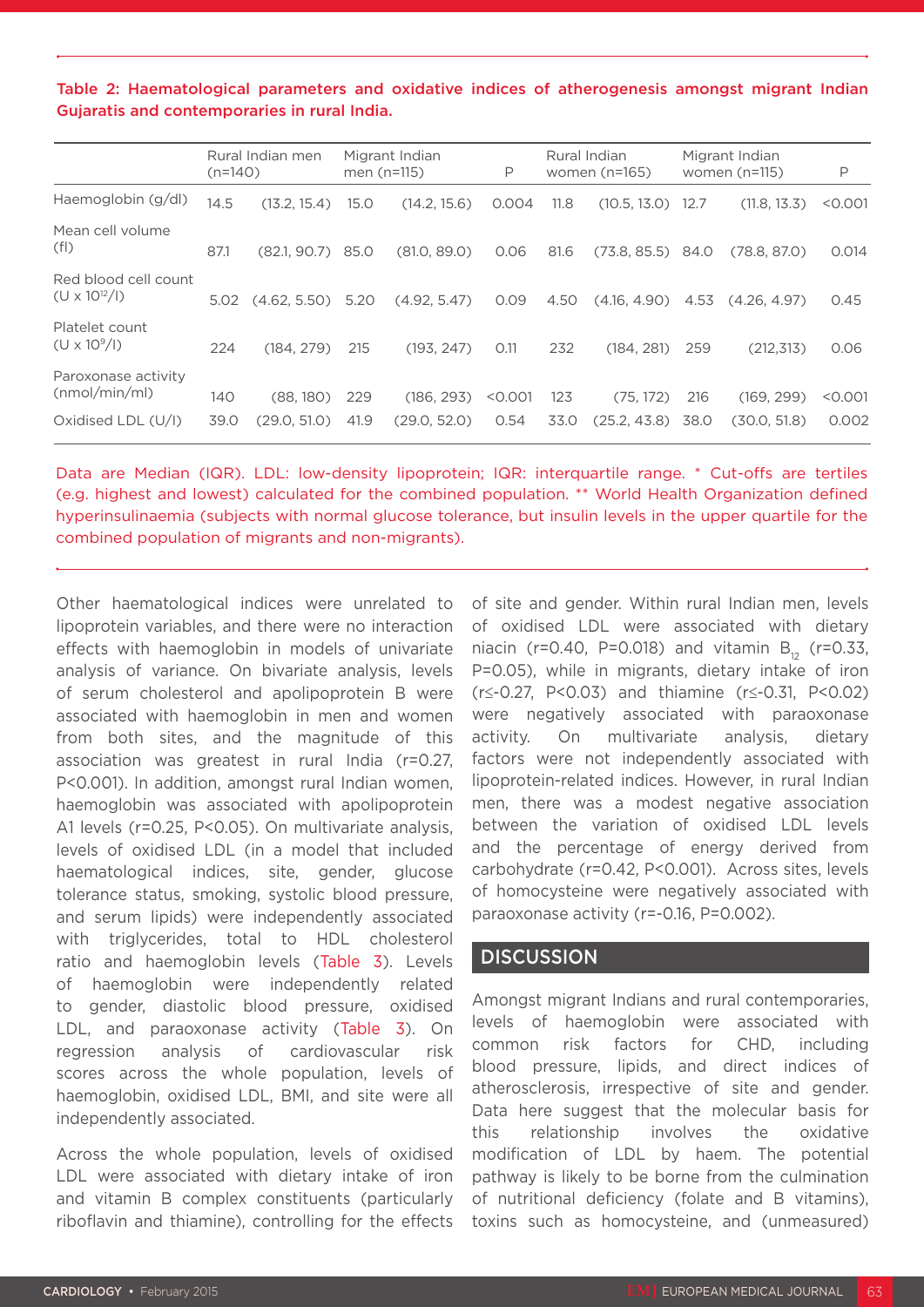genetic predisposition to bloodborne disorders and aberrant erythropoietic activity. Further work is warranted. The implication of these findings is that haemoglobin levels are intimately co-ordinated with quantitative and qualitative features of lipoproteins, and may provide insight into the increased CHD risk amongst people originating from the Indian subcontinent.

The idea that haemoglobin is a risk factor for CHD is not novel, and the Iron-Heart Hypothesis, which suggests that increased iron stores are a CHD risk factor, was presented by Sullivan in 1981.26 Data presented here reflects a close relationship between haemoglobin levels and both quantitative and qualitative aspects of lipid metabolism. There

is increasing evidence to support an interactive physiological role between lipoproteins such as LDL and HDL with haemoglobin and iron transport.27,28 In the presence of a nutritional deficiency of folate and vitamin  $B_{12}$ , this process is likely to render HDL dysfunctional.<sup>29</sup> Of note, levels of paraoxonase activity in this population were closely reflected by HDL cholesterol concentrations.30 Hence, in this population it would appear that levels of cholesterol transport on HDL also reflect other aspects of HDL functionality.

Previously we reported that migration-related changes included increases in total cholesterol, fasting triglycerides, apolipoprotein B, and blood pressure within this group of Gujarati Indians.

Table 3: Multivariate analysis of haemoglobin levels, oxidised LDL, and paraoxonase activity amongst migrant Indians and contemporaries who remained in rural villages.

| Multivariate models                                       | <b>Beta</b> | (95% CI) |          | P       |  |  |  |  |  |
|-----------------------------------------------------------|-------------|----------|----------|---------|--|--|--|--|--|
| 1. Dependent variable: Haemoglobin (umol/l)               |             |          |          |         |  |  |  |  |  |
| Female gender                                             | $-1.85$     | $-2.39$  | $-1.32$  | < 0.001 |  |  |  |  |  |
| Diastolic blood pressure (mmHg)                           | 0.047       | 0.025    | 0.069    | < 0.001 |  |  |  |  |  |
| Oxidised LDL (U/I)                                        | 0.019       | 0.005    | 0.033    | 0.01    |  |  |  |  |  |
| Paraoxonase activity (nmol/min/ml)                        | 0.56        | 0.07     | 1.04     | 0.025   |  |  |  |  |  |
| 2. Dependent variable: Oxidised LDL (U/I)                 |             |          |          |         |  |  |  |  |  |
| Serum cholesterol (mmol/l)                                | 8.0         | 5.3      | 10.7     | < 0.001 |  |  |  |  |  |
| Haemoglobin (µmol/l)                                      | 1.70        | 0.38     | 3.02     | 0.012   |  |  |  |  |  |
| HDL cholesterol (mmol/l)                                  | $-10.8$     | $-19.9$  | $-1.7$   | 0.02    |  |  |  |  |  |
| 3. Dependent variable: paraoxonase activity (nmol/min/ml) |             |          |          |         |  |  |  |  |  |
| Migrant status                                            | 0.563       | 0.405    | 0.721    | < 0.001 |  |  |  |  |  |
| HDL cholesterol (mmol/l)                                  | 0.489       | 0.259    | 0.720    | < 0.001 |  |  |  |  |  |
| 4. Dependent variable: cardiovascular risk score (%)      |             |          |          |         |  |  |  |  |  |
| Haemoglobin (µmol/l)                                      | 0.68        | 0.297    | 1.054    | 0.001   |  |  |  |  |  |
| Oxidised LDL (U/l)                                        | 0.05        | 0.008    | 0.094    | 0.021   |  |  |  |  |  |
| Body mass index (kg/m <sup>2</sup> )                      | 0.34        | 0.153    | 0.535    | < 0.001 |  |  |  |  |  |
| Migrant status                                            | $-3.11$     | $-5.057$ | $-1.156$ | 0.002   |  |  |  |  |  |

Variables in multivariate model 1 included migrant status, homocysteine, serum cholesterol, serum triglycerides, HDL cholesterol, percentage of energy intake as carbohydrate, serum insulin, C-reactive protein, and physical activity. Model 2 included age, paraoxonase activity, diastolic blood pressure, migrant status, homocysteine, serum triglycerides, percentage of energy intake as carbohydrate, serum insulin, C-reactive protein, and physical activity. Model 3 included homocysteine, serum cholesterol, serum triglycerides, diastolic blood pressure, oxidised LDL, percentage of energy intake as carbohydrate, serum insulin, C-reactive protein, and physical activity. Model 4 included paraoxonase activity. The multivariate models were developed to include independent confounding factors (nonnormally distributed variables were normalised by log-transformation).

LDL: low-density lipoprotein; HDL: high-density lipoprotein; CI: confidence interval.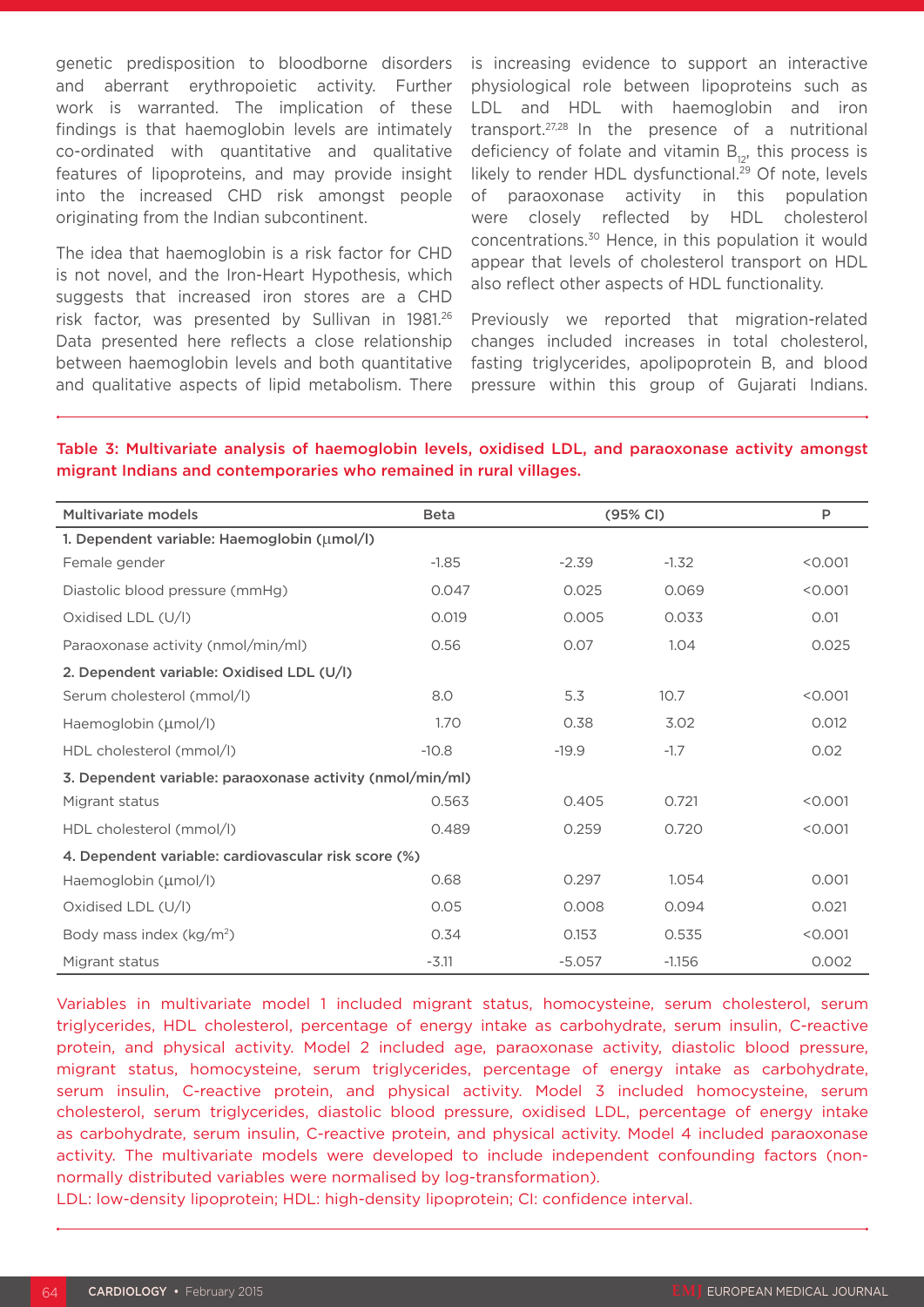However, HDL cholesterol and homocysteine were not adversely affected by migration.<sup>6</sup> This novel advance in CHD in this group may be explained by the findings in this analysis, which additionally reflect aberrant haemoglobinisation and erythropoiesis. Also, in the current analysis it is apparent that a greater intake of carbohydrate is associated with lower levels of oxidised LDL, underlining the deleterious effects of the nutritional transition between India and the UK for this group. These findings also suggest that increased dietary iron may pose a healthcare concern in this group, which is compounded, given that the normalisation of body iron status in response to anaemia is a common primary care intervention amongst South Asian populations.<sup>31-33</sup>

Patients with chronic anaemias and high erythropoietic activity (e.g. beta thalassaemia) are known to have low levels of serum and HDL cholesterol34,35 (possibly through the increased cholesterol requirement associated with erythroid hyperplasia $36$ ). Also, in patients with a susceptibility to hyperlipidaemia, the presence of beta thalassaemia has an LDL cholesterol-lowering effect.<sup>37</sup> While there were no observations of overt anaemia within the present study, measures of lipoproteins and lipids were positively related to haematological indices. Of note, in rural India, where levels of haemoglobin were lowest, there were morphological differences in red blood cells between men and women. In rural Indian men, low levels of haemoglobin were manifest with large red blood cells (relative to migrant men), suggesting folate deficiency as a cause for differences in haematology. In rural Indian women, red blood cells were relatively smaller than for Sandwell counterparts, indicative of an ironrelated deficiency as a cause for low levels of haemoglobin. In relation to iron-related deficiency, our results amongst rural Indian women suggest that this phenotype is cardio-protective, and support observations that paraoxonase activity is reduced in this cause of anaemia. However, while genetic disorders such as beta thalassaemia are endemic to India,<sup>38</sup> there is no evidence that

this is a cause of increased erythropoeitic activity for the populations observed here. The erythropoietic demand that is generated by the development of diabetes could also represent an underlying haematological consequence amongst South Asians.

The independent association between haemoglobin levels and CHD risk scores in these populations is interesting, and may underpin novel approaches for the early identification of South Asians at increased CHD risk. Haemoglobin levels were independently associated with blood pressure levels, and one hypothesis is that the higher levels of haemoglobin in this population reflect a status of greater oxidative stress. For example, the vasodilator activity of nitric oxide (NO) is mitigated by the expression of the haem-containing NO receptor soluble guanylyl cyclase, which is impaired by the oxidative modification of its haem component.<sup>39</sup> In our own data, levels of haemoglobin remain associated with systolic and diastolic blood pressure, even after controlling differences in dietary intake.

The limitations of this work include the crosssectional nature of our approach, which precludes our ability to determine cause and effect. Our stratified random sampling approach for the population was used as an attempt to minimise sources of confounding, and multivariate models were developed with the assumption that factors were normally distributed and were independent. However, we cannot rule out residual confounding and unmeasured factors related to haemoglobin, oxidised LDL, and paraoxonase activity. For example, genetic analysis of beta thalassaemia trait, haemochromatosis trait, and paraoxonase polymorphism remain unmeasured.

In summary, these findings support a link between haemoglobin levels with CHD risk factors and oxidative indices of atherosclerosis in these populations of South Asians. Iron availability may underline the pathogenesis for the increased CHD in this group and further work is warranted.

#### Acknowledgements

This research was supported by the British Heart Foundation.